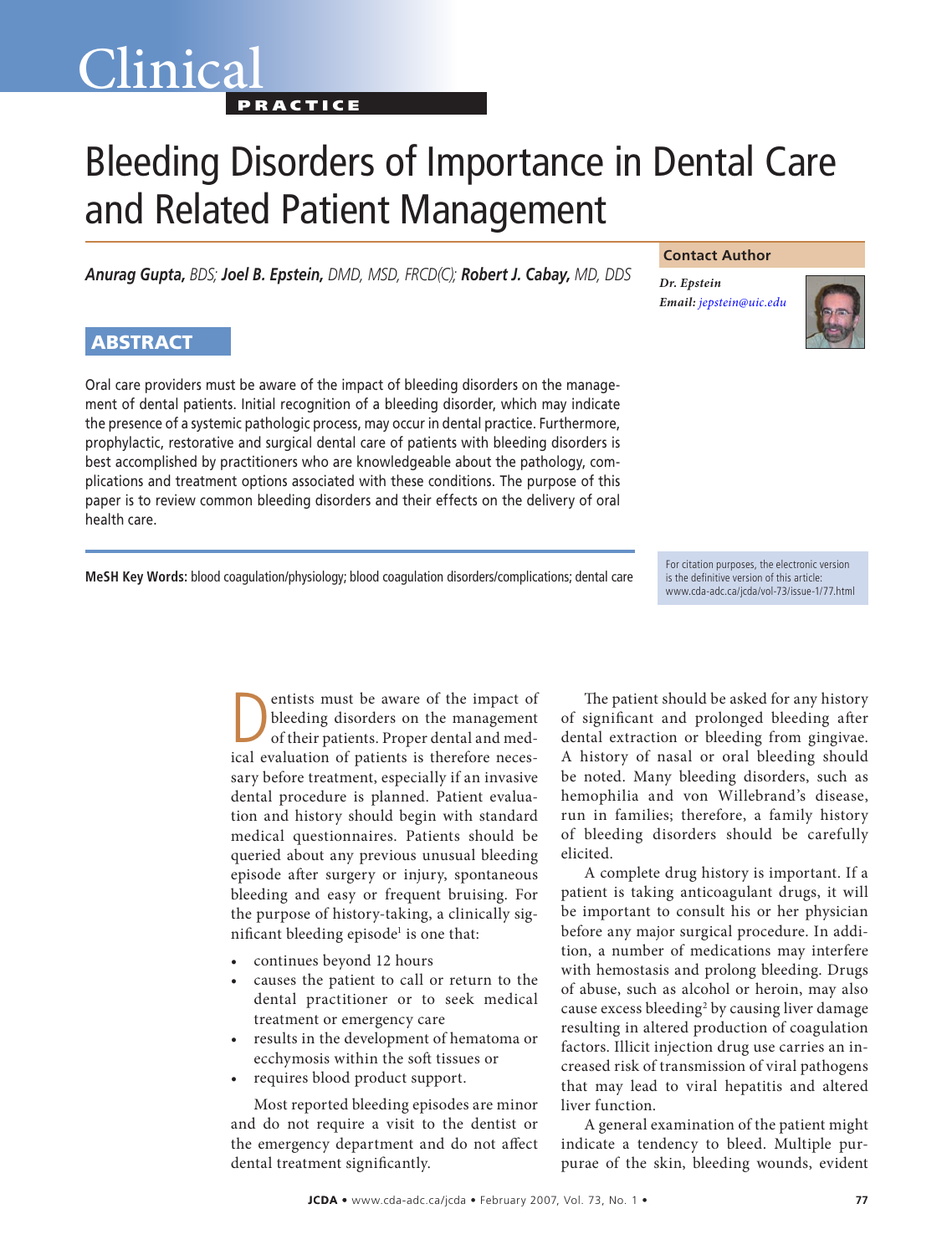| <b>Coagulation</b> factor<br>deficiencies | Congenital<br>Hemophilia A and B<br>von Willebrand's disease<br>Other factor deficiencies (rare)<br>Acquired<br>Liver disease<br>Vitamin K deficiency, warfarin use<br>Disseminated intravascular coagulation                                                                                                                                                                                                                            |
|-------------------------------------------|------------------------------------------------------------------------------------------------------------------------------------------------------------------------------------------------------------------------------------------------------------------------------------------------------------------------------------------------------------------------------------------------------------------------------------------|
| <b>Platelet disorders</b>                 | Quantitative disorder (thrombocytopenia)<br>Immune-mediated<br>Idiopathic<br>Drug-induced<br>Collagen vascular disease<br>Sarcoidosis<br>Non-immune-mediated<br>Disseminated intravascular coagulation<br>Microangiopathic hemolytic anemia<br>Leukemia<br>Myelofibrosis<br><b>Qualitative disorder</b><br>Congenital<br>Glanzmann thrombasthenia<br>von Willebrand's disease<br>Acquired<br>Drug-induced<br>Liver disease<br>Alcoholism |
| Vascular disorders                        | Scurvy<br>Purpura<br>Hereditary hemorrhagic telangiectasia<br>Cushing syndrome<br>Ehlers-Danlos syndrome                                                                                                                                                                                                                                                                                                                                 |
| <b>Fibrinolytic defects</b>               | Streptokinase therapy<br>Disseminated intravascular coagulation                                                                                                                                                                                                                                                                                                                                                                          |

hematomas or swollen joints may be evident in patients with severe bleeding defects. In addition, patients may show signs of underlying systemic disease. Patients with liver disease may have jaundice, spider nevi, ascites and other signs of impaired hepatic function. A cardiac patient can show tachycardia or hypertension, which may make hemostasis more difficult to achieve. Evidence of petechiae, ecchymoses, hematomas or excessive gingival bleeding should direct the practitioner's attention toward a possible underlying bleeding disorder. When a bleeding disorder is suspected, laboratory investigations, including blood counts and clotting studies, should be carried out. Preoperative laboratory tests of the hemostatic system<sup>1,2</sup> are:

bleeding time to determine platelet function (normal range: 2–7 minutes)

- activated partial thromboplastin time to evaluate the intrinsic coagulation pathway (normal range:  $25 \pm 10$  seconds)
- international normalized ratio to measure the extrinsic pathway (normal range: 1.0)
- platelet count to quantify platelet function (normal range: 150,000–450,000/µL).

#### **Types of Bleeding Disorders**

Bleeding disorders can be classified as coagulation factor deficiencies, platelet disorders, vascular disorders or fibrinolytic defects (**Table 1**).3,4

Among the congenital coagulation defects, hemophilia A, hemophilia B (Christmas disease) and von Willebrand's disease are the most common. Hemophilia A is due to a deficiency of clotting factor VIII or antihemophilic factor. It is an inherited X-linked recessive trait found in males. Symptoms may include delayed bleeding, ecchymosis, deep hematomas, epistaxis, spontaneous gingival bleeding and hemarthrosis. A factor VIII level of 6% to 50% of normal factor activity (mild hemophilia) is associated with bleeding during surgery or trauma; 1% to 5% with bleeding after mild injury; and < 1% (severe hemophilia) with spontaneous bleeding.3

Management of hemophilia A among patients undergoing dental surgery consists of<sup>2</sup> increasing factor VIII levels, replacing factor VIII and inhibiting fibrinolysis (**Table 2**). Desmopressin (DDAVP) is used to achieve a transient increase in factor VIII level through the release of en-

dogenous factor VIII in patients with hemophilia A and von Willebrand's disease. It may be sufficient to achieve hemostasis in mild forms of these diseases. DDAVP may be combined with antifibrinolytic agents to increase its effectiveness.2

Options for factor VIII replacement are factor VIII concentrates, fresh frozen plasma and cryoprecipitate. Highly purified forms of factor VIII concentrates, manufactured using recombinant or monoclonal antibody purification techniques, are preferred because of their greater viral safety.<sup>5,6</sup> New generations of recombinant factor VIII are being developed that are free from human and animal proteins, in an attempt to further improve their safety.7 In patients who produce antibodies to factor VIII, a higher dose of concentrated factors can be considered, but a focus on local measures is critical.

Antifibrinolytic therapy can be used postoperatively to protect the formed blood clot. Epsilon-aminocaproic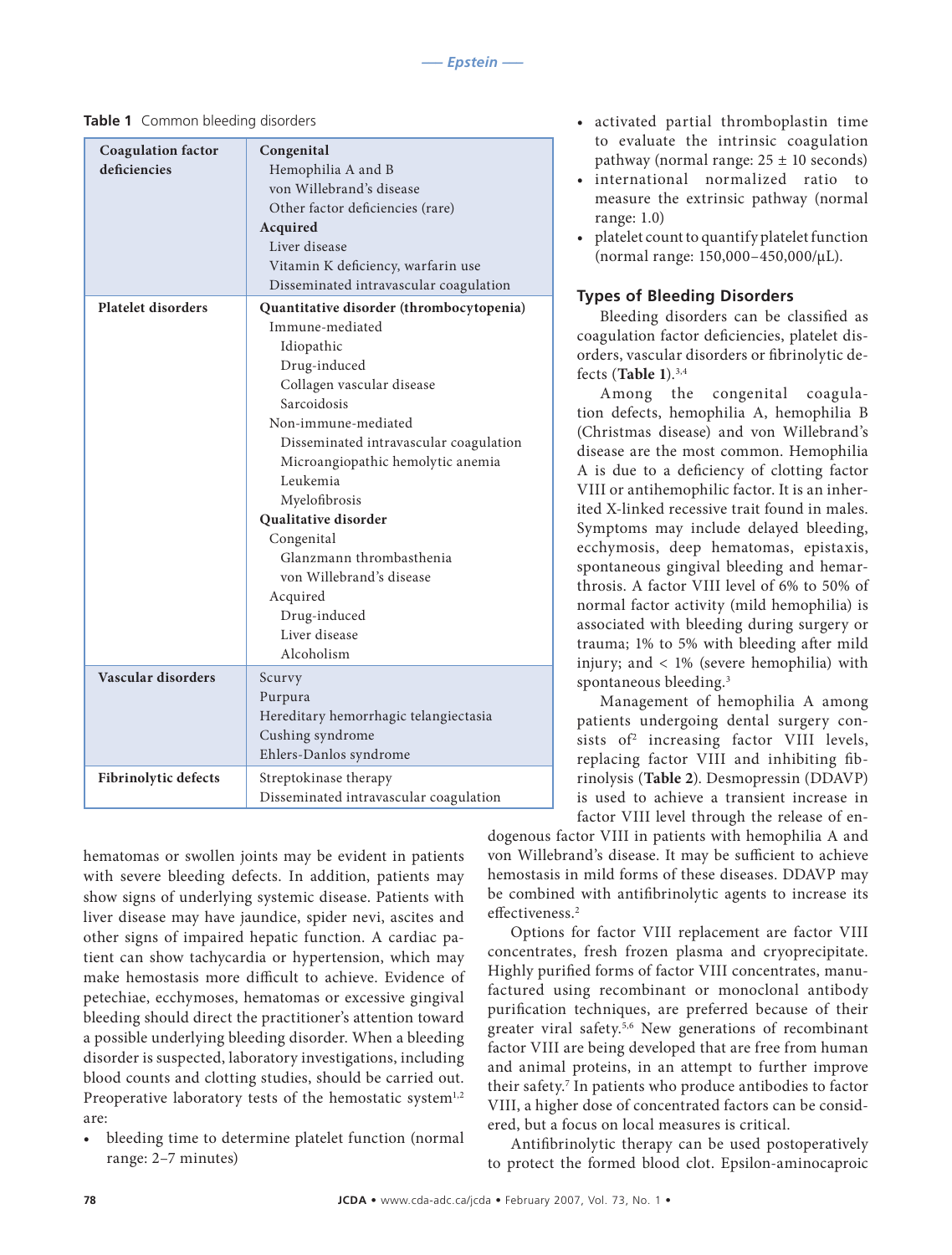| <b>Condition</b>   | <b>Treatment and dose</b>                                                                            | <b>Potential complications</b>                                                                                                                                  |
|--------------------|------------------------------------------------------------------------------------------------------|-----------------------------------------------------------------------------------------------------------------------------------------------------------------|
| Mild bleeding      | Dose: 15 U/kg factor VIII every 8-12 hours<br>for $1-2$ days<br>Target: 30% of normal level          | Hemarthrosis, oropharyngeal or dental bleeding,<br>epistaxis, hematuria                                                                                         |
| Major bleeding     | Dose: 50 U/kg factor VIII every 8-12 hours<br>for $7-14$ days<br>Target: 80% to 100% of normal level | Same potential complications as for mild bleeding,<br>as well as central nervous system hemorrhage,<br>retroperitoneal hemorrhage, gastrointestinal<br>bleeding |
| Adjunctive therapy | Desmopressin, tranexamic acid or epsilon-<br>aminocaproic acid (for mild disease)                    |                                                                                                                                                                 |

**Table 2** Presurgery treatment for hemophilia A<sup>4</sup>

**Table 3** Systemic diseases causing coagulopathies<sup>1</sup>

| <b>Disease</b>           | <b>Common causes</b>                                                                                                                     | <b>Resulting coagulation defect</b>                                                                                                                                              |
|--------------------------|------------------------------------------------------------------------------------------------------------------------------------------|----------------------------------------------------------------------------------------------------------------------------------------------------------------------------------|
| Renal failure and uremia | Diabetes mellitus<br>Glomerulonephritis<br>Pyelonephritis<br>Hypertension                                                                | Inhibition of adhesion and primary aggregation<br>of platelets from glycoprotein IIb-IIIa deficit                                                                                |
| Hepatic failure          | Alcohol abuse<br>Hepatitis B and C<br>Cancer (e.g., hepatocellular<br>carcinoma)                                                         | Obstructive jaundice: deficiency of vitamin<br>K-dependent factors II, VII, IX and X<br>Loss of liver tissue and all clotting factors except<br>VIII and von Willebrand's factor |
| Bone marrow failure      | Alcohol abuse<br>Cancer (e.g., leukemia)<br>Myelosuppressive medications<br>(e.g., chemotherapy for cancer)<br>Uremia from renal failure | Reduced number of functioning platelets<br>Anemia from bone marrow suppression                                                                                                   |

acid and tranexamic acid are the common agents used. Tranexamic acid in an oral rinse helps prevent postoperative bleeding from surgical wounds. Postoperative use of epsilon-aminocaproic acid can considerably reduce the level of factor required to control bleeding when used in conjunction with presurgical infusion of factor VIII concentrate.8–10

Hemophilia B is the result of factor IX deficiency. It is managed by replacement therapy with highly purified, virally inactivated factor IX concentrates. Prothrombin complex concentrates can also be used for factor IX replacement.

von Willebrand's disease is the most common hereditary coagulation disorder with an incidence of 1 in 10,000. It is not sex linked. It is classified as Type I to Type IV and may vary in severity. For mild conditions, use of DDAVP may be sufficient, but severe disease warrants factor VIII replacement.

Other than congenital diseases, coagulation defects may be acquired and from a variety of sources (**Table 3**). In liver diseases, the synthesis of clotting factors may be reduced due to parenchymal damage or obstruction.11 These patients may have a variety of bleeding disorders depending on the extent of their liver disease. Management options for hemostatic defects in liver disease5 include vitamin K and fresh frozen plasma infusion (immediate but temporary effect) for prolonged prothrombin time and partial thromboplastin time; cryoprecipitate for replacement of factor VIII deficiency; and replacement therapy for disseminated intravascular coagulation. Patients suffering from viral hepatitis are a potential source of cross infection, and necessary precautions should be taken during procedures. Drug doses frequently need to be modified in these patients due to impaired liver function. The patient's physician should be consulted before making any changes in the drug regimen.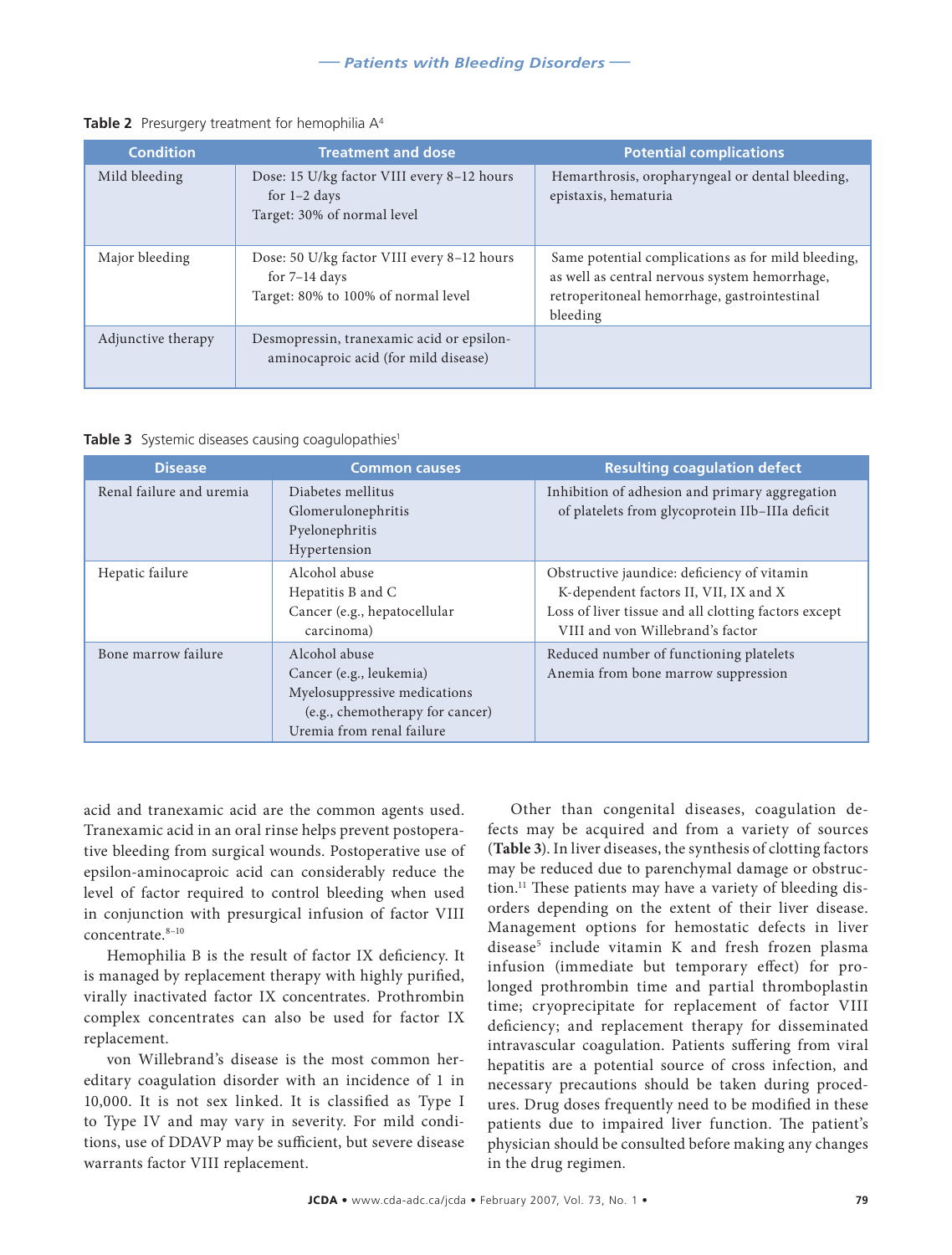| <b>Agent</b>              | <b>Description</b>                                                                                                                                        | <b>Common indications</b>                                                                                                                                           |
|---------------------------|-----------------------------------------------------------------------------------------------------------------------------------------------------------|---------------------------------------------------------------------------------------------------------------------------------------------------------------------|
| Platelets                 | 1 unit = 50 mL; may raise count by $6,000$                                                                                                                | Platelet count<br>< 10,000 in nonbleeding individuals<br>< 50,000 presurgical level<br>< 50,000 in actively bleeding individuals<br>Nondestructive thrombocytopenia |
| Fresh frozen plasma       | 1 unit = $150-250$ mL<br>1 hour to thaw<br>Contains factors II, VII, IX, X, XI, XII, XIII<br>and heat-labile V and VII                                    | Undiagnosed bleeding disorder with<br>active bleeding<br>Severe liver disease<br>When transfusing $> 10$ units of blood<br>Immune globulin deficiency               |
| Cryoprecipitate           | 1 unit = $10 - 15$ mL                                                                                                                                     | Hemophilia A, von Willebrand's disease,<br>when factor concentrates and DDAVP<br>are unavailable<br>Fibrinogen deficiency                                           |
| Factor VIII concentrate   | 1 unit raises factor VIII level 2%<br>Heat-treated contains von Willebrand's<br>factor<br>Recombinant and monoclonal technologies<br>are pure factor VIII | Hemophilia A with active bleeding or<br>presurgery; some cases of von Willebrand's<br>disease                                                                       |
| Factor IX concentrate     | 1 unit raises factor IX level 1-1.5%<br>Contains factors II, VII, IX and X<br>Monoclonal formulation contains only<br>factor IX                           | Hemophilia B, with active bleeding or<br>presurgery<br>Prothrombin complex concentrates used<br>for hemophilia A with inhibitor                                     |
| Desmopressin              | Synthetic analogue of antidiuretic hormone<br>0.3µg/kg IV or SC<br>Intranasal application                                                                 | Active bleeding or presurgery for some<br>patients with von Willebrand's disease,<br>uremic bleeding of liver disease,<br>bleeding esophageal varices               |
| Epsilon-aminocaproic acid | Antifibrinolytic: 25% oral solution<br>$(250 \text{ mg/mL})$<br>Systemic: 75 mg/kg every 6 hours                                                          | Adjunct to support clot formation for any<br>bleeding disorder                                                                                                      |
| Tranexamic acid           | Antifibrinolytic: 4.8% mouth rinse (not<br>available in the United States)<br>Systemic: 25mg/kg every 8 hours                                             | Adjunct to support clot formation for any<br>bleeding disorder                                                                                                      |

**Table 4** Principal agents for systemic management of patients with bleeding disorders<sup>3</sup>

*Note: IV = intravenous; SC = subcutaneous.*

Coagulopathies can be drug induced. Warfarin, lowmolecular-weight heparin and dicumarol (coumadin) are the most commonly used anticoagulant drugs. Treatment must be modified in accordance with the medications that the patient is taking and their impact on coagulation.

Platelet disorders can be hereditary or acquired and may be due to decreased platelet production, excess consumption or altered function. The most common clinical features are bleeding from superficial lesions and cuts, spontaneous gingival bleeding, petechiae, ecchymosis and epistaxis.

The minimum blood platelet level before dental surgical procedures is approximately 50,000/µL; extensive surgery may require > 100,000/µL. Replacement therapy may be required if the count is below this level. Usually, platelet transfusion is carried out 30 minutes before surgery. In patients with platelet levels below 100,000/µL prolonged oozing may occur, but local measures are usually sufficient to control the bleeding. In cases of idiopathic thrombocytopenic purpura, an acquired platelet disorder, oral systemic steroids may be prescribed 7–10 days before surgery to increase the platelet count to safe levels.12 Patients with Glanzmann thrombasthenia, an autosomal recessive disorder causing a defect in platelet aggregation, are given platelet infusion before surgery.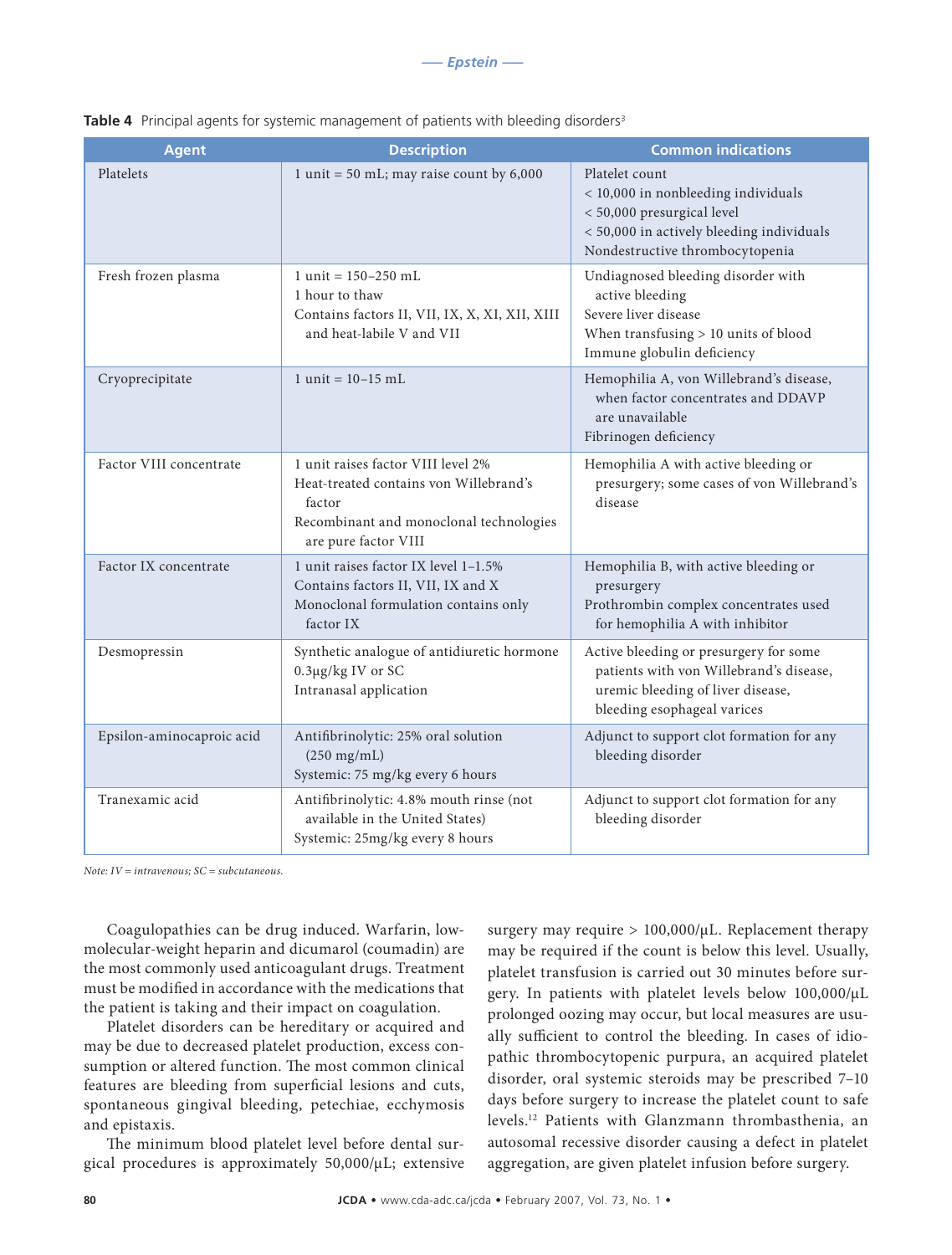| <b>Brand name</b>                      | <b>Generic name or description</b>        |
|----------------------------------------|-------------------------------------------|
| Gelfoam (Pfizer,<br>Markham, Ont.)     | Absorbant gelatin sponge material         |
| Bleed-X (OAS,<br>Orlando, Fla.)        | Microporous polysaccharide<br>hemispheres |
| Surgicel (Ethicon,<br>Markham, Ont.)   | Oxidized cellulose                        |
| Tisseel (Baxter,<br>Mississauga, Ont.) | Fibrin sealant                            |
| Thrombostat (Pfizer)                   | Topical thrombin                          |
| Cyklokapron (Pfizer)                   | Tranexamic acid                           |
| Amicar (Wyeth,<br>Markham, Ont.)       | Epsilon-aminocaproic acid                 |

#### **Table 5** Local hemostatic agents

A number of drugs interfere with platelet function (**Appendix A**). Acetylsalicylic acid (ASA) and dipyridamole are used therapeutically for platelet function inhibition. Discontinuation of these drugs is not required for routine procedures.

Vascular defects are rare and usually associated with mild bleeding confined to skin or mucosa.<sup>13</sup> Scurvy, hereditary hemorrhagic telangiectasia and other vascular defects are usually treated with laser ablation, embolization or coagulation. Recognizing vascular lesions during examination, aspiration or advanced imaging may lead to modification of treatment planning.

Fibrinolytic defects may occur in patients on medical therapy and those with coagulation syndromes where fibrin is consumed (disseminated intravascular coagulation). Recognition is important and oral care must be managed in consultation with a hematologist.

#### **Oral Findings**

Platelet deficiencies can cause petechiae or ecchymosis in oral mucosa and promote spontaneous gingival bleeding. These disorders may be present alone or in conjunction with gingival hyperplasia in cases of leukemia. Hemosiderin and other blood degradation products can cause brown deposits on the surface of teeth due to chronic bleeding.

People with hemophilia may have multiple bleeding events over their lifetime. The frequency of bleeding depends on the severity of hemophilia. Hemarthrosis of the temporomandibular joint is uncommon.<sup>3</sup>

The incidence of dental caries and periodontal diseases is higher in patients with bleeding disorders, which may be because of lack of effective oral hygiene and professional dental care due to fear of oral bleeding.

#### **Dental Management**

The management of patients with bleeding disorders depends on the severity of the condition and the invasiveness of the planned dental procedure. If the procedure has limited invasiveness and the patient has a mild bleeding disorder, only slight or no modification will be required. In patients with severe bleeding disorders, the goal is to minimize the challenge to the patient by restoring the hemostatic system to acceptable levels and maintaining hemostasis by local and adjunctive methods. The patient's physician should be consulted before invasive treatment is undertaken. In patients with drug-induced coagulopathies, drugs may be stopped or the doses modified. For irreversible coagulopathies, replacement of missing factors may be necessary (**Table 4**).

#### *Pain Control*

In patients with coagulopathies, nerve-block anesthetic injections are contraindicated unless there is no better alternative and prophylaxis is provided, as the anesthetic solution is deposited in a highly vascularized area, which carries a risk of hematoma formation.<sup>14,15</sup> The commonly used blocks require minimum clotting factor levels of 20% to 30%. Extravasation of blood in the oropharyngeal area by an inferior alveolar block or in the pterygoid plexus can produce gross swelling, pain, dysphasia, respiratory obstruction and risk of death from asphyxia.16–18 Anesthetic infiltration and intraligamentary anesthesia are potential alternatives to nerve block in many cases. An anesthetic with a vasoconstrictor should be used when possible. Alternative techniques, including sedation with diazepam or nitrous oxide–oxygen analgesia, can be employed to reduce or eliminate the need for anesthesia. Patients undergoing extensive treatment requiring factor replacement may be treated under general anesthesia in a hospital operating room.

#### *Oral Surgery*

Surgical procedures carry the highest risk of bleeding, and safety precautions are needed. For coagulopathies, transfusion of appropriate factors to 50% to 100% of normal levels is recommended when a single bolus infusion is used in an outpatient setting. In patients with hemophilia, additional postoperative factor maintenance may be required after extensive surgeries. This can be done with factor infusion, DDAVP, cryoprecipitate or fresh frozen plasma depending on the patient's condition. The patient's hematologist should be consulted before planning, and patients with severe disease should be treated in specialty centres.

Local hemostatic agents (**Table 5**) and techniques such as pressure, surgical packs, sutures and surgical stents may be used individually or in combination and may assist in the local delivery of hemostatic agents, such as topical thrombin and vasoconstrictors. However,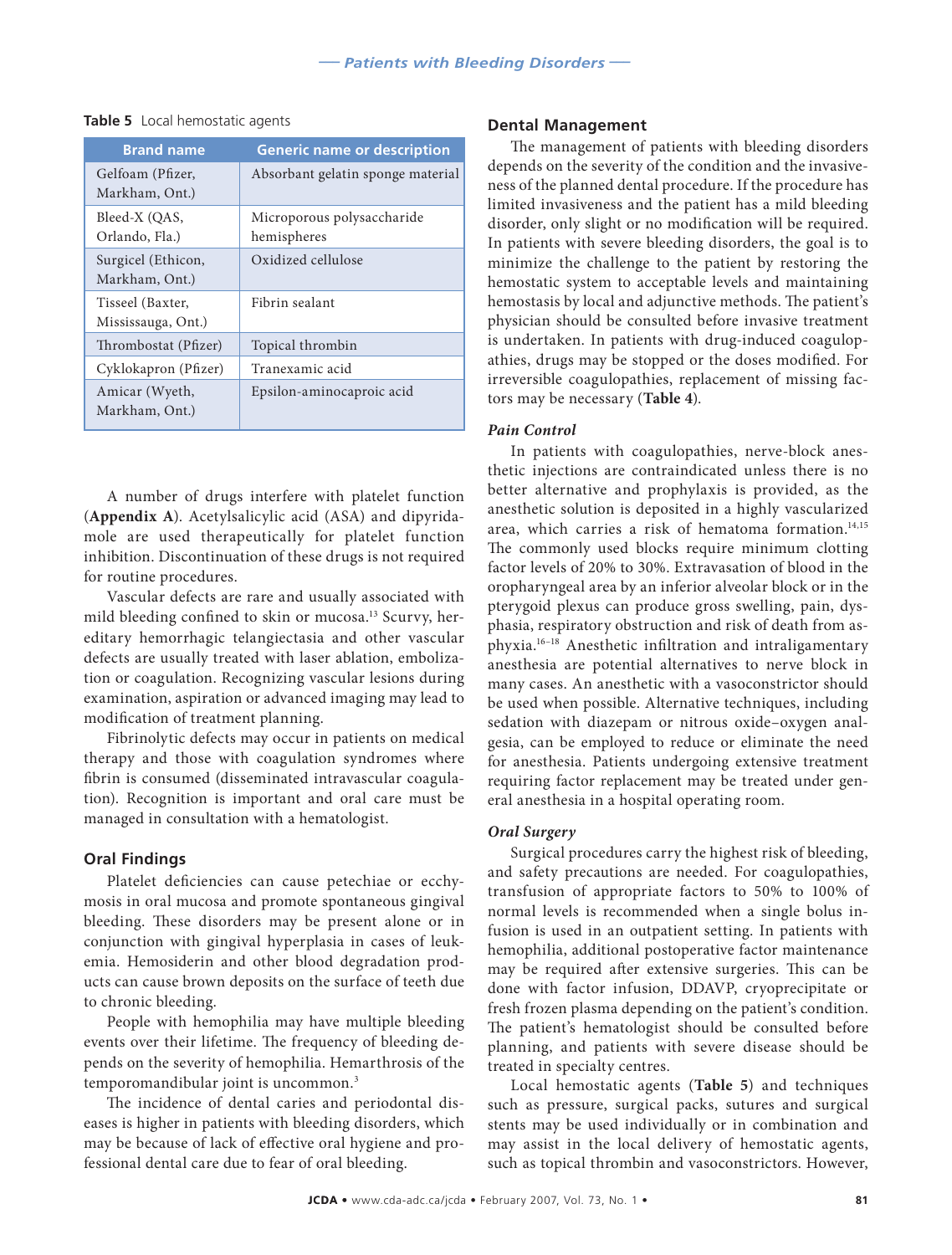caution is needed with the use of vasoconstrictors because of the risk of rebound vasodilatation, which may increase late bleeding risk. The use of absorbable hemostatic materials may favour clot formation and stability. However, these materials also carry a risk of infection and may delay healing; they should therefore be avoided in immunosuppressed patients. Topical thrombin is an effective agent when applied directly on the bleeding wound as it converts fibrinogen to fibrin and allows rapid hemostasis in a wound. Topical fibrin glue can reduce the amount of factor replacement needed when used along with antifibrinolytic agents.<sup>19-22</sup> Fibrin glue has also been effectively used in conjunction with other hemostatic measures.

The use of drugs affecting bleeding mechanisms does not usually pose a significant problem in dental treatment. If ASA has to be withdrawn, this should be done at least 10 days before surgery. In most cases, ASA therapy does not need to be stopped, and local hemostatic measures are sufficient to control bleeding. Similarly, other antiplatelet drugs, such as clopidogrel and dipyridamole, usually do not need to be stopped. The patient's physician should be consulted before any decision is made to modify the patient's drug regimen, and the potential risk–benefit ratio should be determined. For patients taking warfarin, their international normalized ratio (INR) should be measured before a surgical procedure. The normal therapeutic range is 2.0–3.0. According to current recommendations, most oral surgical procedures can be performed without altering the warfarin dose if the INR is less than 3.0.23 If INR values are greater than 3.0, physician referral is suggested. It is important to consider the risk of reducing the level of anticoagulation in patients on warfarin due to the risk of a thromboembolic event.24 Patients taking heparin are often those who are on hemodialysis due to end-stage renal disease. Heparin has a short half-life (about 5 hours) and patients can often be treated safely on the days between dialysis.

#### *Periodontal Procedures*

Periodontal health is of critical importance in patients with bleeding disorders<sup>3</sup> as inflamed and hyperemic gingival tissues are at increased risk of bleeding. Periodontitis may cause tooth mobility and warrant extraction, which may be a complicated procedure in these patients. Patients with coagulopathies may neglect their oral health due to fear of bleeding during tooth brushing and flossing, which leads to increased gingivitis, periodontitis and caries.

Periodontal probing, supragingival scaling and polishing can be done normally without the risk of significant bleeding. Factor replacement is seldom needed for subgingival scaling and root planing if these procedures are done carefully. Ultrasonic instrumentation may result in less tissue trauma. For severely inflamed tissues, initial

treatment with chlorhexidine mouthwashes and gross debridement is recommended to reduce tissue inflammation before deep scaling.<sup>25</sup> Factor replacement may be required before extensive periodontal surgery and use of nerve blocks. Periodontal packing materials and custom vinyl mouthguards (stents) are used to aid in hemostasis and protect the surgical site, but these can be dislodged by severe hemorrhage or subperiosteal hematoma formation.3 Antifibrinolytic agents may be incorporated into periodontal dressings for enhanced effect. Post-treatment antifibrinolytic mouthwashes are usually effective in controlling protracted bleeding.

#### *Restorative and Endodontic Procedures*

General restorative procedures do not pose a significant risk of bleeding. Care should be taken to avoid injuring the gingiva while placing rubber dam clamps, matrices and wedges. A rubber dam should be used to prevent laceration of soft tissues by the cutting instruments. Saliva ejectors and high-speed suction can injure the mucosa in the floor of the mouth and cause hematoma or ecchymosis; thus, they should be used carefully.

Endodontic therapy is preferred over extraction whenever possible in these patients. Endodontic therapy does not usually pose any significant risk of bleeding and can be performed routinely. Endodontic surgical procedures may require factor replacement therapy.

#### *Prosthodontic Procedures*

These procedures do not usually involve a considerable risk of bleeding. Trauma should be minimized by careful post-insertion adjustments. Oral tissue should be handled delicately during the various clinical stages of prosthesis fabrication to reduce the risk of ecchymosis. Careful adjustment of prostheses is needed to reduce trauma to soft tissue.

#### *Orthodontic Procedures*

Orthodontic therapy can be carried out without bleeding complications, although care should be taken that appliances do not impinge on soft tissues and emphasis should be put on excellent, atraumatic oral hygiene.

#### *Choice of Medications*

Many medications prescribed in dental practice, especially ASA, may interfere with hemostasis. In addition, many drugs interact with anticoagulants, increasing their potency and the risk of bleeding. When used for prolonged periods, ASA and nonsteroidal antiinflammatory drugs (NSAIDS) can increase the effect of warfarin. Penicillins, erythromycin, metronidazole, tetracyclines and miconazole also have potentiating effects on warfarin. Care should be taken when prescribing these drugs to patients with bleeding tendencies or those receiving anticoagulant therapy, and it may be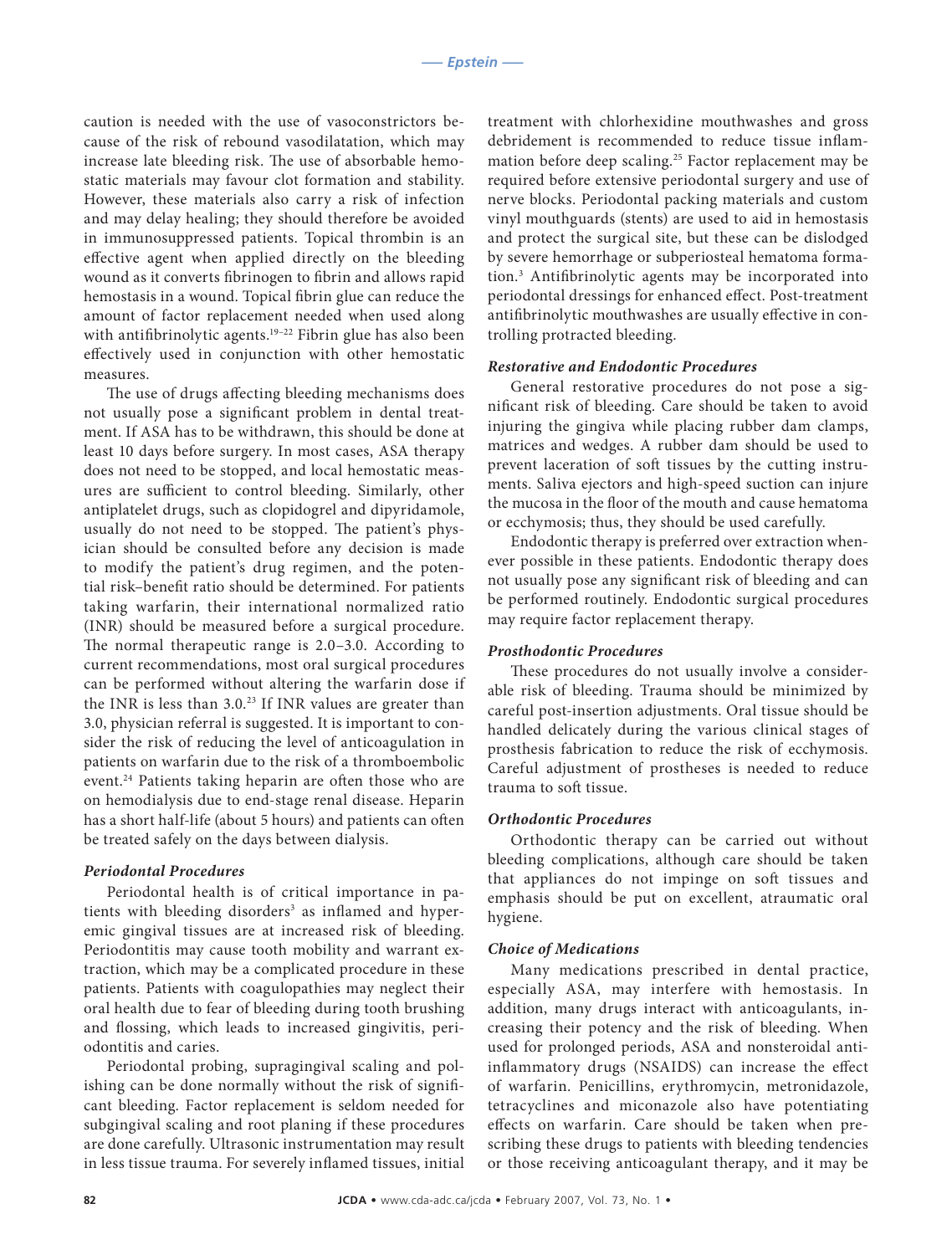desirable to consult the patient's physician before planning the dose regimen.  $\overrightarrow{\cdot}$ 

#### **THE AUTHORS**



**Dr. Gupta** *is a dental student at Tufts University in Boston, Massachussetts.*



*Dr. Epstein is professor and head, department of oral medicine and diagnostic sciences, Chicago Cancer Center, University of Illinois, Chicago, Illinois.*



*Dr. Cabay is a resident physician, department of pathology, College of Medicine, University of Illinois at Chicago, Chicago, Illinois.*

*Correspondence to: Dr. Joel B. Epstein, Department of Oral Medicine and Diagnostic Sciences, College of Dentistry, University of Illinois at Chicago, 801 S. Paulina St., M/C 838, Chicago, IL 60612-7213, USA.*

The authors have no declared financial interests in any company manufac*turing the types of products mentioned in this article.*

*Th is article has been peer reviewed.*

#### **References**

1. Lockhart PB, Gibson J, Pond SH, Leitch J. Dental management considerations for the patient with an acquired coagulopathy. Part 1: Coagulopathies from systemic disease. *Br Dent J* 2003; 195(8):439–45.

2. Meechan JG, Greenwood M. General medicine and surgery for dental practitioners Part 9: haematology and patients with bleeding problems. *Br Dent J* 2003; 195(6):305–10.

3. Patton LL. Bleeding and clotting disorders. In: Burket's oral medicine: diagnosis and treatment. 10th ed. Hamilton (ON): BC Decker; 2003. p. 454–77.

4. Blinder MA. Bleeding disorders. [Web site of the Washington University School of Medicine]. Available from URL: http://hematology.im.wustl.edu/ conferences/presentations/blinder080604.ppt.

5. Lusher JM, Roth DA. The safety and efficacy of B-domain deleted recombinant factor VIII concentrates in patients with severe haemophilia A: an update. *Haemophilia* 2005; 11(3):292–3.

6. Schlesinger KW, Ragni MV. Safety of the new generation recombinant factor concentrates. *Expert Opin Drug Saf* 2002; 1(3):213–23.

7. Manno CS. The promise of third-generation recombinant therapy and gene therapy. *Semin Hematol* 2003; 40(3 Suppl 3):23–8.

8. Webster WP, McMillan CW, Lucas ON, and others. Dental management of the bleeder patient. A comparative review of replacement therapy. In: Ala F, Denson LW, editors. Hemophilia. Amsterdam: Excerpta Medica; 1973. p. 33–7.

9. Walsh PN, Rizza CR, Matthews JM, Eipe J, Kernoff PB, Coles MD, and others. Epsilon-aminocaproic acid therapy for dental extractions in haemophilia and Christmas disease: a double blind controlled trial. *Br J Haematol*  1971; 20(5):463–75.

10. Walsh PN, Rizza CR, Evans BE, Aledort LM. The therapeutic role of epsilon-Aminocaproic acid (EACA) for dental extractions in hemophiliacs. *Ann N Y Acad Sci* 1975; 240:267–76.

11. Golla K, Epstein JB, Cabay RJ. Liver disease: current perspectives on medical and dental management. *Oral Surg Oral Med Oral Pathol Oral Radiol Endod* 2004; 98(5):516–21.

12. Lockhart PB, Gibson J, Pond SH, Leitch J. Dental management considerations for the patient with an acquired coagulopathy. Part 2: Coagulopathies from drugs. *Br Dent J* 2003; 195(9):495–501.

13. Flint SR, Keith O, Scully C. Hereditary hemorrhagic telangiectasia: family study and review. *Oral Surgery Oral Med Oral Pathol* 1988; 66:440–4.

14. Nazif M. Local anesthesia for patients with hemophilia. *ASDC J Dent Child* 1970; 37(1):79–84.

15. Webster WP, Roberts HR, Penick GD. Dental care of patients with hereditary disorders of blood coagulation. In: Rantoff OD, editor. Treatment of hemorrhagic disorders. New York: Harper & Row; 1968. p. 93–110.

16. Archer WH, Zubrow HJ. Fatal hemorrhage following regional anesthesia for operative dentistry in a hemophiliac. *Oral Surg Oral Med Oral Pathol* 1954; 7(5):464–70.

17. Leatherdale RA. Respiratiory obstruction in haemophilic patients. *Br Med J* 1960; 30(5182): 1316–20.

18. Bogdan CJ, Strauss M, Ratnoff OD. Airway obstruction in hemophilia (factor VIII deficiency): a 28-year institutional review. *Laryngoscope* 1994; 104(7):789–94.

19. Rackoz M, Mazar A, Varon D, Spierer S, Blinder D, Martinowitz U. Dental extractions in patients with bleeding disorders. The use of fibrin glue. *Oral Surg Oral Med Oral Pathol* 1993; 75(3):280–2.

20. Martinowitz U, Schulman S. Fibrin sealant in surgery of patients with hemorrhagic diathesis. *Thromb Haemost* 1995; 74(1):486–92.

21. Martinowitz U, Schulman S, Horoszowski H, Heim M. Role of fibrin sealants in surgical procedures on patients with hemostatic disorders. *Clin Orthop Relat Res* 1996; (328):65–75.

22. Davis BR, Sandor GK. Use of fibrin glue in maxillofacial surgery. *J Otolaryngol* 1998; 27(2):107–12.

23. Dental practitioners' formulary 2002–2004. London: British Dental Association, British Medical Association, Royal Pharmaceutical Society of Great Britain. p. D8, 117–9.

24. Wahl MJ. Myths of dental surgery in patients receiving anticoagulant therapy. *J Am Dent Assoc* 2000; 131(1):77–81.

25. Webster WP, Courtney RM. Diagnosis and treatment of periodontal disease in the hemophiliac. In: Proceedings, Dental Hemophilia Institute. New York: National Hemophilia Foundation; January 1968.